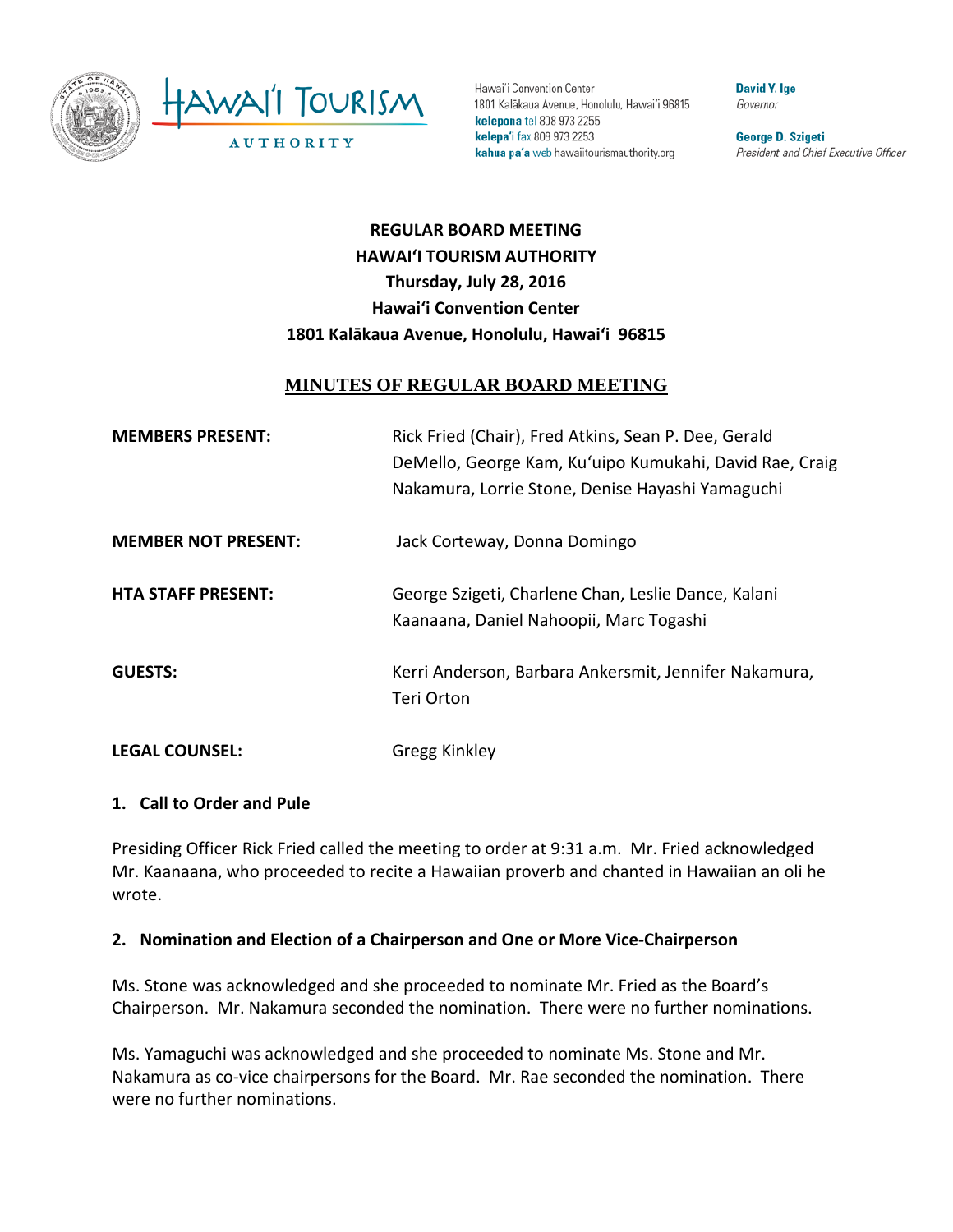Upon confirmation from Deputy Attorney General Kinkley that there has been a nomination of only Mr. Fried as Chairperson, and Ms. Stone and Mr. Nakamura as co-vice chairs, the Board unanimously elected Mr. Fried as the Board's Chairperson and Ms. Stone and Mr. Nakamura as co-vice chairs.

Mr. Fried expressed his pleasure working with members of the Board. He noted the need to protect Hawai'i against competition presented by other visitor destinations. He also discussed a need "to be the best stewards for our funding," especially when presented with numerous requests to fund initiatives or when there are legislative measures to take funding away. There was a discussion of the various tennis tournaments that have been and may be funded by HTA.

#### **3. Approval of the Minutes of the June 30, 2016 Board Meeting**

Mr. Rae moved to approve the minutes of the board meeting held on June 30, 2016. Mr. Dee seconded the motion, which was unanimously approved by all the members present without any revision.

#### **4. Review of Recent and Upcoming Permitted Interactions**

There was no report of any permitted interaction by a board member.

#### **5. Report of the CEO Relating to HTA's Programs**

Mr. Szigeti acknowledged the "team effort" of having maintained communication during the arrival of tropical storm Darby. He referred to the Report of the CEO that was included in the board packet previously distributed to the Directors. Staff will be available to respond to any questions regarding any of the HTA programs. He also acknowledged the presence of Kerri Anderson, HTA's tourism marketing contractor in Australia. She was in Hawai'i to pursue marketing initiatives related to a football game being played by the University of Hawai'i Rainbow Warriors in Australia.

Mr. Szigeti continued with a discussion of various "talking points." He reported that the favorable June visitor data report reflects how "everybody has been working together during the first quarter." He noted the efforts of the Hawai'i Visitors and Convention Bureau.

He expressed appreciation to Mr. Nakamura for his assistance during a meeting with stakeholders at west Maui. He also met with Jenai Wall, President and CEO of Foodland, and representatives of ABC Stores to discuss the "Fight the Bite" initiative to address mosquitoborne diseases like Zika. He also advocated for attendance at the 2016 Hawai'i Tourism Conference.

Mr. Szigeti further reported on meeting with David Matlin to "maintain conversations" regarding "opportunities" with the UH Athletic Department. He also attended a visitor industry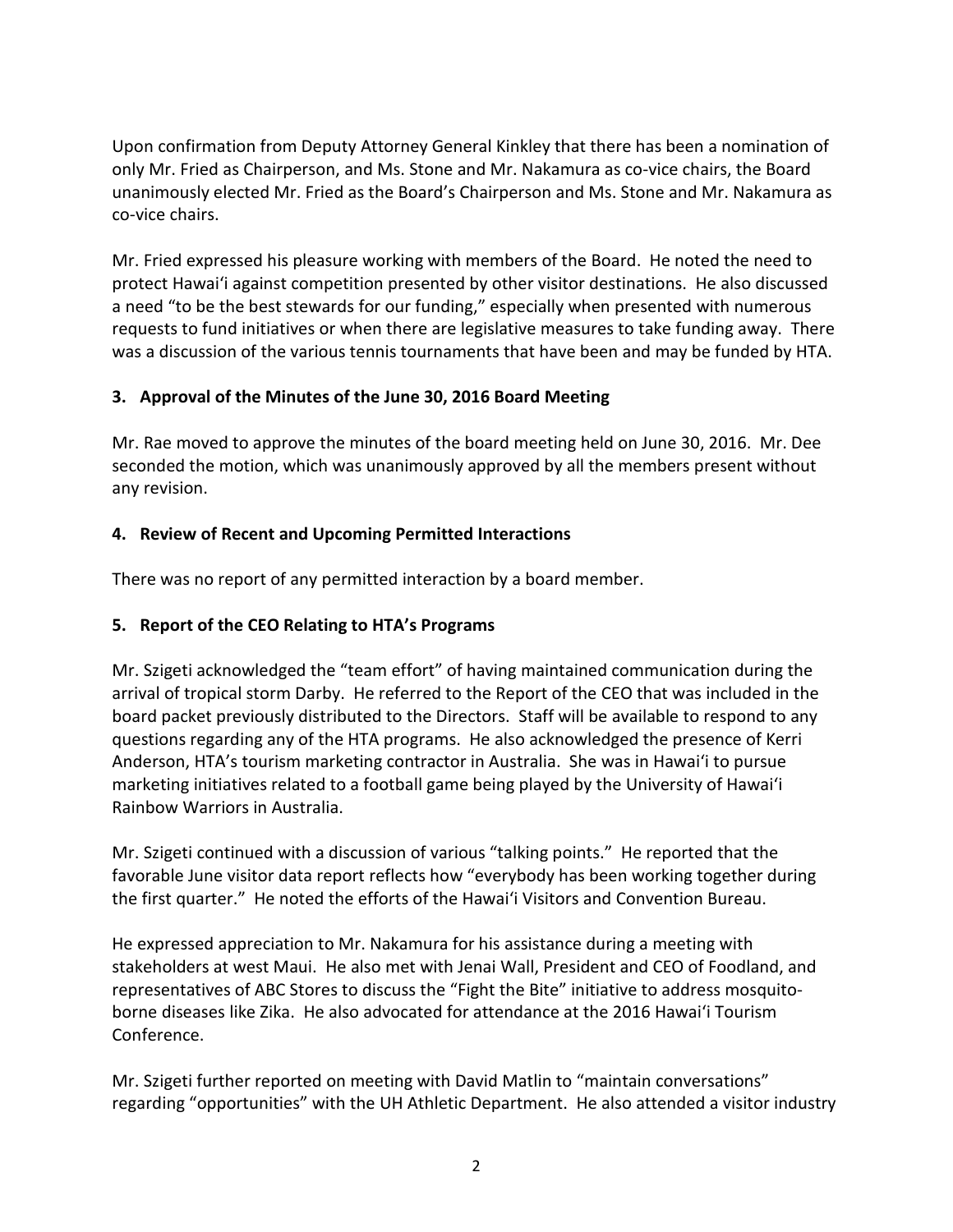stakeholders meeting with Mayor Caldwell and his office to discuss the homeless issue. Finally, he continues to work with AEG to support the 75<sup>th</sup> Anniversary of Pearl Harbor.

Mr. Fried expressed a special "mahalo" to Chris Sadayasu, HTA Brand Manager, for his efforts to promote the Oceania tourism market.

# **6. Discussion Regarding HTA's Community Relations Plan Relating to Residents' Sentiment Towards Tourism**

Mr. Nahoopii provided a PowerPoint presentation entitled, "Residents' Sentiment Towards Tourism." Initially, he noted that the "2015 HTA Resident Sentiment Study" was previously distributed last month. The Study was conducted by the Anthology Group/QMark Research during the period October to December 2015 and surveyed 1,600 Hawai'i residents. Ms. Ankersmit, Anthology Group/QMark Research, was acknowledged and reported the "response rate was very high" and the findings were "weighted" to properly reflect responses from residents on all islands. The Study is used as a main measurement of success for the HTA's Brand Management Plan.

Mr. Nahoopii highlighted various findings from the Study. Among its various findings, the Study found that the "mean rating" of whether "tourism has brought more benefits than problems" has remained virtually unchanged from a year ago. The rating of 66% was compared to the 64% target set by the Brand Management Plan. Mr. Nahoopii noted that projects are now in place to increase the benefits of tourism. The Study also found "the overall general perception of tourism in Hawai'i remains stable." In regards to a finding that there was a "small incremental decline" of a percentage of residents saying tourism's "personal impact" has been "mostly positive for you and your family," it was noted the rating was not "equally distributed on all islands" where Maui residents reported the most positive impact in comparison to O'ahu residents. Mr. Rae requested data on responses of residents from east O'ahu and west O'ahu.

In regards to a finding of a "slowly increasing" sentiment that "this island is being run for tourists at the expense of local people," Mr. Nahoopii reported O'ahu residents were more likely to agree with this sentiment while the neighbor island residents may have a better understanding of this sentiment because more of its residents being in the visitor industry. In regards to a new survey question, residents "generally agree" that "tourism makes me feel special because people travel to see my island's unique features."

The Study further found residents "strongly agree" with "tourism in Hawai'i reminds me that we have a unique culture to share with visitors." Mr. Nahoopii noted residents in the industry were more likely to agree with this statement. This finding is important because we need to know what tourism products "resonates with the community" when developing the HTA's community plan. Ms. Ankersmit added, "residents are smart enough to know" that various events are in Hawai'i because HTA has sponsored them.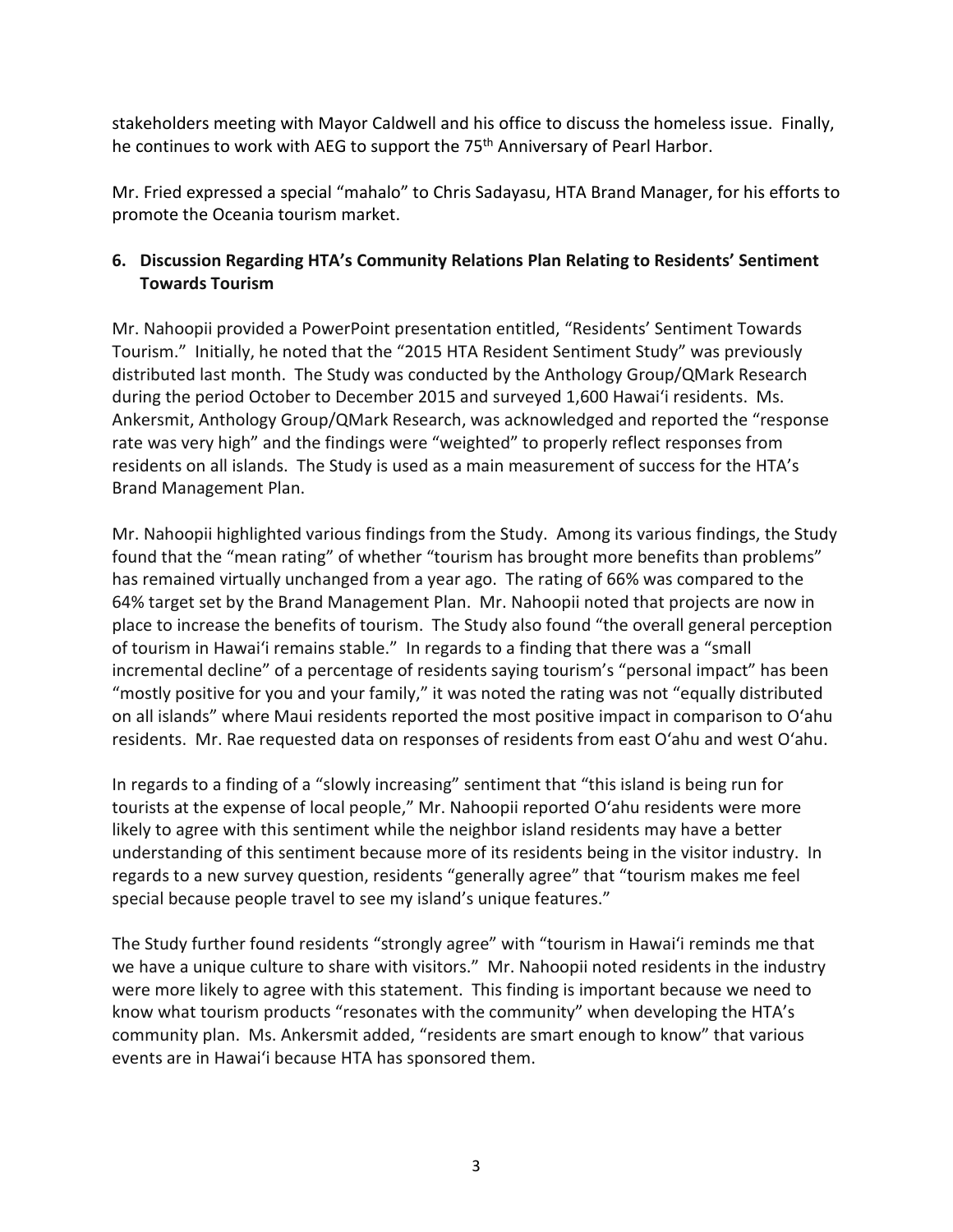The general findings of the Study were that the support for tourism among residents remains stable; that there is an increase in perceived impacts to residents, especially on O'ahu; and, that is critical to balance the needs of residents, expectations of visitors, and protecting resources. He also noted many residents believe they do not have an impact on tourism decision-making. Many residents did not know HTA should communicate with residents, especially residents under 35 years old who are not aware of what HTA does. The next steps are to implement a public information campaign and to continue support for the community enrichment program, Kūkulu Ola, and festivals and events.

Mr. Rae asked what could be done to give residents more voice in tourism decision-making. Mr. Nahoopii responded that the survey did not address the question. However, as part of the process for developing HTA's strategic plan by the Strategic Planning Committee, the Study's findings will be discussed. In response to a question from Mr. Nakamura as to why Native Hawaiians are not satisfied with the visitor industry, Ms. Ankersmit stated the survey did not solicit a response to that question. Anecdotally, many Native Hawaiian residents offered reactions to their experiences at various events sponsored by HTA.

Ms. Chan was acknowledged and presented HTA's communication plan in response to the Study. She stated HTA would be continuing to show the previous videos conveying the message of why tourism is important. Ms. Dance added that HTA would be continuing its support of the county product enrichment program to promote the interaction between visitors and residents. Mr. Nahoopii stated HTA 's festivals and events and the Kūkulu Ola initiatives would continue its goal of "maintaining cultural vitality." Mr. Nahoopii added that HTA's effort is not just a communication campaign but an effort to promote the community and to "sustain the destination."

Mr. DeMello asked whether social media is being used to reach residents. Ms. Chan responded that based upon HTA's experience with the initial videos, the new videos will focus on visitors expressing their sentiment on tourism. The new campaign will be launched in the Fall.

Ms. Kumukahi expressed the importance of promoting Hawaiian culture by working from the "inside out." She shared her experience working at the Hyatt Regency Resort and her discussions with the "owners" to express the importance of their obligation to Hawai'i residents. At this time, she is not aware as to whether HTA's expenditures on visitor experiences will reach or resonate with the "local people" and we need to emphasize "working on the inside out." Ms. Chan concurred with Ms. Kumukahi. She noted after HTA's experiences with the previous videos, the new effort will be from inside out.

Mr. Atkins inquired as to the percentage of residents who do not know what HTA does. Ms. Ankersmit stated that the percentage of residents who were aware of HTA went up this year to 75% as compared to 25% when the survey was first started. Residents may know of HTA's name, but do not know what HTA does. The new survey had asked whether the resident knew whether an activity was sponsored by HTA. Mr. Atkins expressed the need for a program showing that HTA's support goes beyond marketing and that it also supports the numerous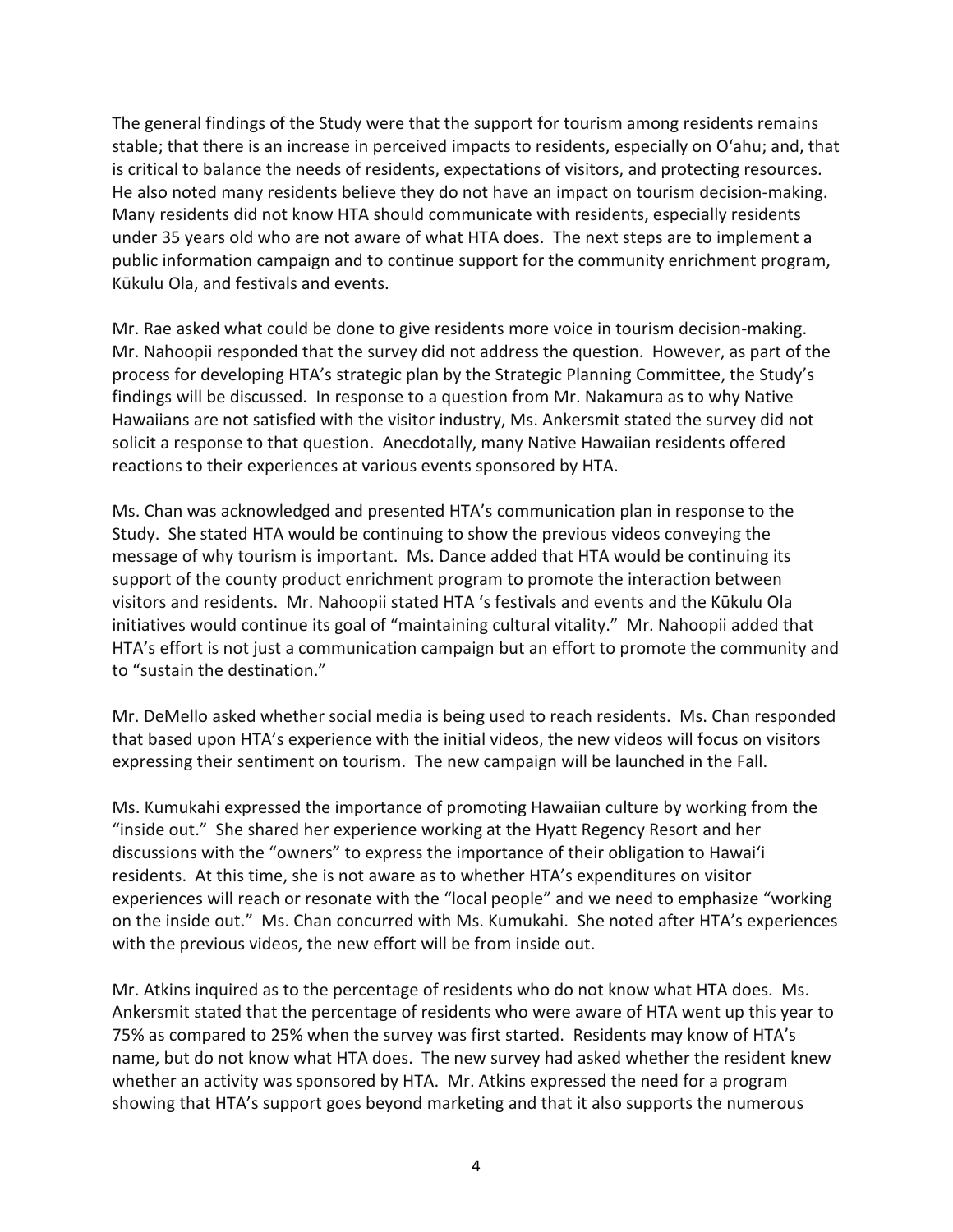community events. We also need to show HTA as having implemented initiatives that support the community. Mr. Szigeti concurred that residents may not know HTA has supported many non-marketing initiatives. Ms. Ankersmit also concurred that residents only know that HTA just does marketing. She added the awareness of HTA is greater with the more "affluent residents."

Mr. Dee concurred with Mr. Szigeti's efforts to promote the Hawai'i Tourism Conference so more people would be aware of HTA. He asked whether HTA's logo is being used or displayed at the HTA sponsored events. Ms. Dance replied that greater efforts would be used under the current county product enrichment programs and festivals.

Mr. Szigeti expressed appreciation to John Monahan, President & CEO of the Hawai'i Visitors and Convention Bureau, for his "efforts to get the word out on the Fight the Bite" campaign.

The meeting was recessed at 10:31 a.m. The meeting was reconvened at 10:43 a.m.

### **7. Presentation and Discussion of Market Insights and Current Market Conditions**

Mr. Nahoopii provided a PowerPoint presentation and initially commented that the "industry is doing well, especially in the U.S. West, U.S. East, and developing markets." The visitor measures reflect the "highest first half of the year-ever." However, he highlighted the following: arrivals from U.S. West and U.S. East were up but seeing a "slowdown" in spending; the Canadian visitor data were down; spending by Japan and Oceania visitors is slowing down; and, the outlook for air seat is "flat" despite additional seats because airlines are working on "yield," especially from Japan.

In response to a question from Mr. DeMello, Mr. Nahoopii explained the drop in oil prices caused Canada's economy to suffer and could explain the drop in visitor measures for Canada. The Canadian dollar has also weakened. Mr. DeMello requested a "breakdown" of the market between western Canada and eastern Canada. Mr. Szigeti noted that HTA's new contractor for the Canadian market will begin in January and would be informed of the current drop in Canadian visitors. Mr. Dee suggested that HTA should utilize the "best practices" process adopted by the Japan contractor to track why visitors are not returning to Hawai'i.

Mr. Fried inquired as to the projections for the Japan market in the second half of the year. Mr. Nahoopii responded he believes arrivals would be stronger but Japan visitors are not spending. He concurred with a sentiment expressed by Mr. Kam that the Japan visitors are actually spending more but because of inflation it looks like they are spending less.

Mr. Dee concurred with a sentiment shared by Mr. Atkins that there is currently a "shorter booking window" by visitors. Mr. Dee's experience is that visitors are booking at more than one destination and not canceling until two weeks before they book. There is currently a 30% cancellation rate. Mr. Nahoopii offered to provide data on the booking window with the next visitor data report.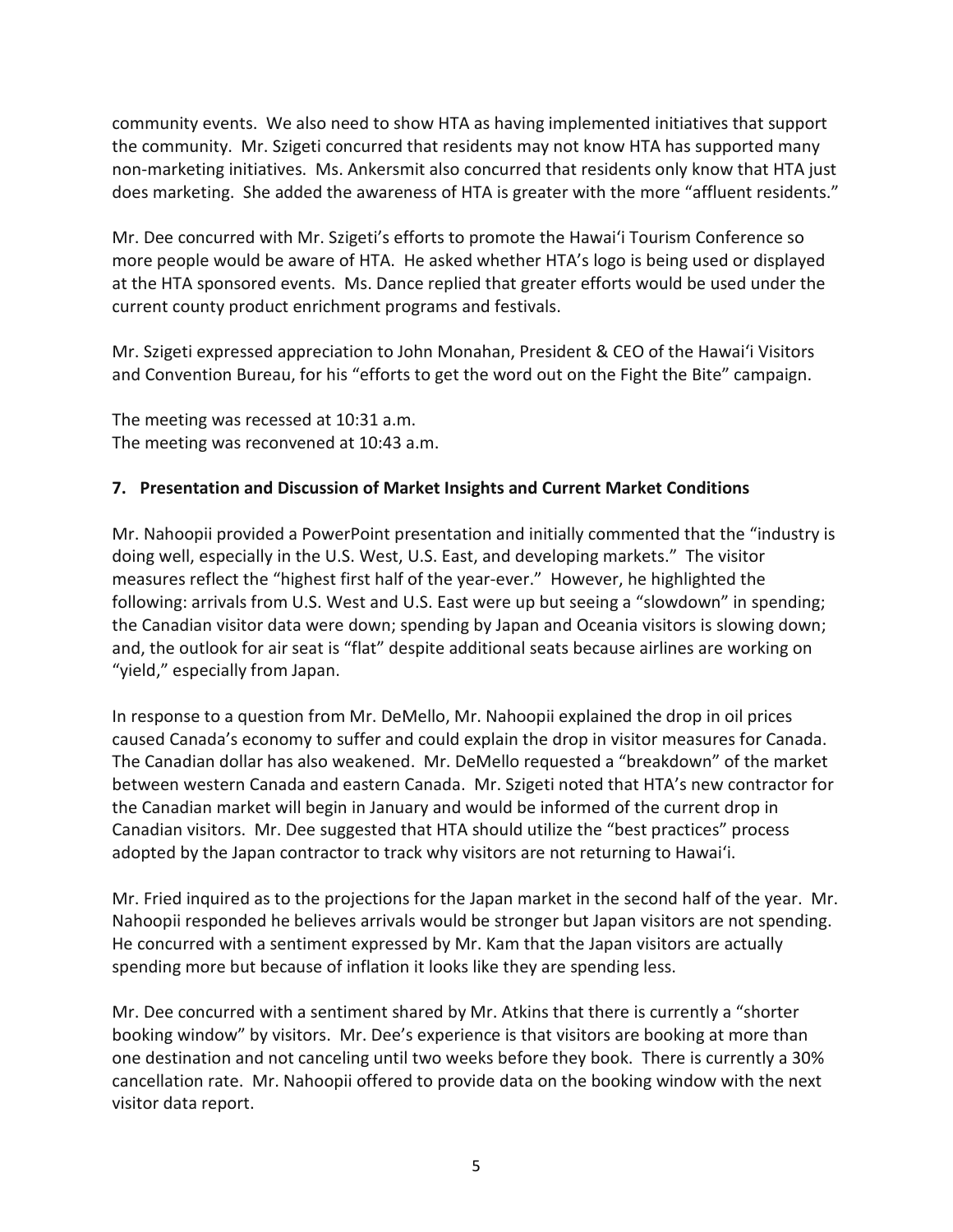## **8. Presentation, Discussion and Approval of HTA's Financial Reports**

Mr. Togashi noted the month of June represented the close of the fiscal year. Because HTA "accomplished a lot" this year, staff would need more time to "close the books." He requested approval of the May financial statements be deferred until the next board meeting. At that time, he hopes to be able to also provide the financial results on a fiscal year-end basis. There were no objections to deferring this agenda item.

Mr. Fried acknowledged that the requested "changes" to the 2017 budget was distributed to the board members.

# **9. Presentation and Discussion by AEG Regarding an Update of Hawai'i Convention Center Recent Activities**

Ms. Orton provided a PowerPoint presentation entitled "July 2016 HTA Board of Directors Update." In regards to the convention center's June financials, she reported the net income for June (\$231,000) was "an exceptional month" and resulted in a positive variance (\$1,523,300) over the budgeted net income. In regards to food and beverage, she reported another "\$1 million month" with a "flow through" of 44%. She noted the increased revenues were due to one event having "doubled" its food and beverage requirements. A reduction in staff also caused an increase in revenues. The June return on investment was \$17.02 for every dollar spent by the convention center.

She noted the months of July and August are one of the slower months because of an increase in the leisure market resulting in higher hotel and airline rates. In regards to a sales update, she reported on three groups that closed in June and resulted in 19,042 definite room nights. On a year to date basis, AEG was at 35% of its targeted goal for the year. She noted many groups do not book until the end of the year and expressed a belief that "we are still on target." In response to a question from Mr. Fried asking why groups wait till the end of the year, she stated that AEG has tried to "incentivized closing in September," but the groups' board wanted to wait till the end of the year.

# **10. Presentation and Discussion by AEG Regarding an Update of Sales Initiatives and Hawai'i Convention Center Performance**

In response to a request by Ms. Orton to discuss Hawaiian cultural exhibit proposals and any sales initiatives in an executive session, Mr. Rae made a motion to conduct an executive session pursuant to sections 92-5(a)(8) and 201B-4(a)(2), HRS, for the purpose of discussing information that must be kept confidential to protect Hawai'i's competitive advantage as a visitor destination. Mr. Nakamura seconded the motion, which was unanimously approved by all the Board members present without any objection.